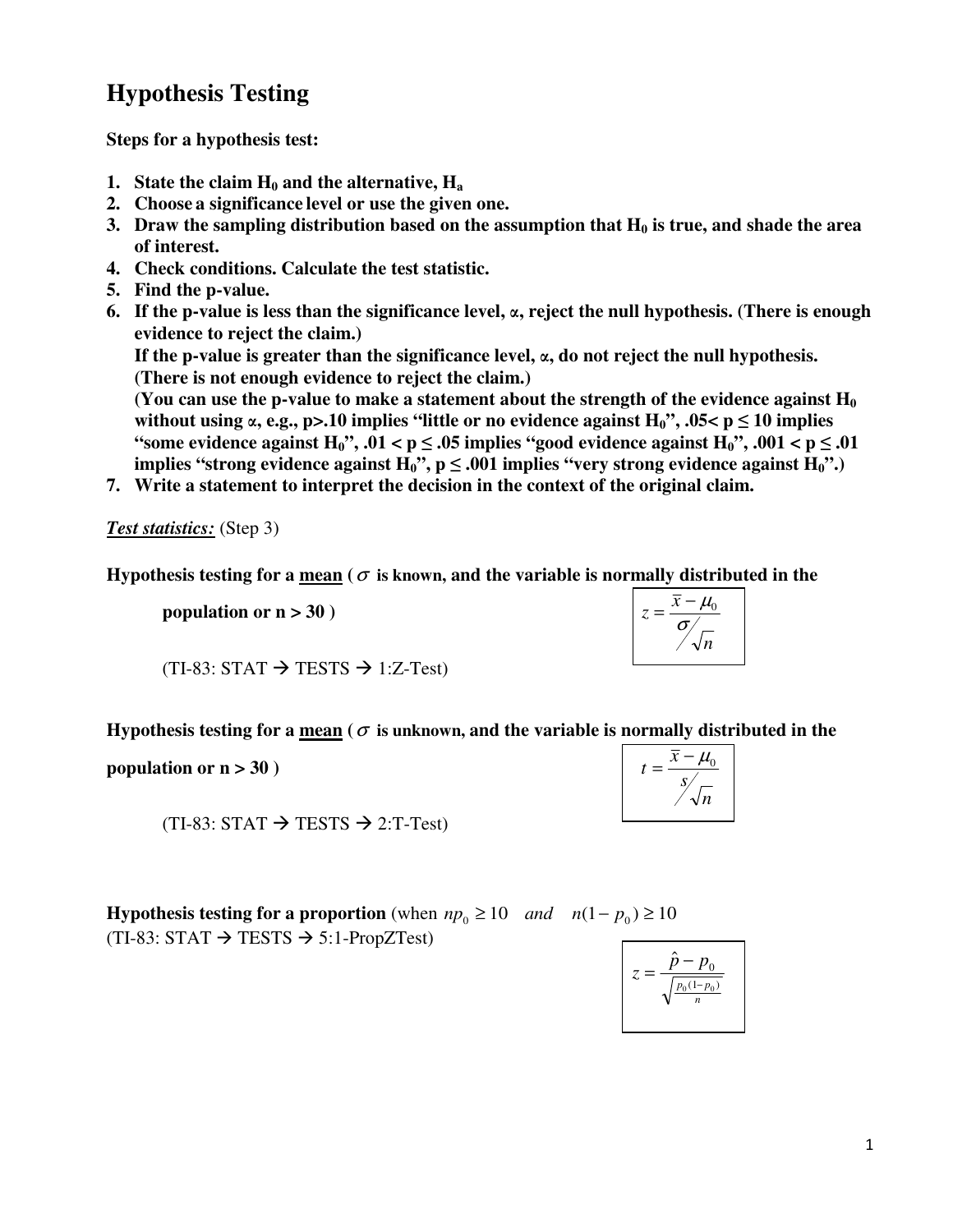# **Hypothesis Testing for Proportion**

### **1. Write the null and alternative hypotheses you would use to test each of the following situations:**

a. Is a coin fair?

H<sub>0</sub>:  $p = \frac{1}{2}$  H<sub>a</sub>:  $p \neq \frac{1}{2}$ 

b. Only 34% of people who try to quit smoking succeed. A company claims that using their chewing gum can help people quit.

$$
H_0
$$
: p = 0.34  $H_a$ : p > 0.34

c. In the 1950s only about 40% of high school graduates went on to college. Has the percentage changed?

H<sub>0</sub>:  $p = 0.40$  H<sub>a</sub>:  $p \neq 0.40$ 

d. A large city's DMV claimed that 80% of candidates pass driving tests, but a newspaper reporter claims that this rate is lower than the DMV's reported value

H<sub>0</sub>:  $p = 0.80$  H<sub>a</sub>:  $p < 0.80$ 

**2. In a 1993 Gallup poll, 47% of the respondents agreed with the statement "***God created human beings pretty much in their present form at one time within the last 10,000 years or so***." When Gallup asked the same question in 2001, only 45% of those responded agreed. A hypothesis test had been carried out for the difference in public opinion. Is it reasonable to conclude that there was a change in public opinion given that the p-value is 0.37? Explain.** 

No, it's not reasonable to conclude that there was a change in public opinion since the p-value is big, greater than 5%, even greater than 10%.

**3. Your friend claims that he has a fair die, but wants to bet on the number 6 with you. You suspect that his die is loaded, and you decide to roll the die 200 times. The appropriate hypothesis testing provides a p-value of 0.04. Which conclusion is correct at 5% significance level?** 

a. There is a 4% chance that the die is fair.

b. There is a 4% chance that the die is loaded.

c. There's a is 4% chance that a fair die could produce results we observed just by chance, so it's reasonable to conclude that the die is fair.

d. There's a is 4% chance that a fair die could produce results we observed just by chance, so it's reasonable to conclude that the die is loaded.

**4. The Pew Research Center claims that in 2007 34% of Internet users in the United States have logged onto the internet using a wireless network in their home, at their workplace, or place else. A skeptical citizen collected data from a random sample of 378 adults because he believed that more than 34% of Internet users use a wireless network. 149 of them said they have logged onto the**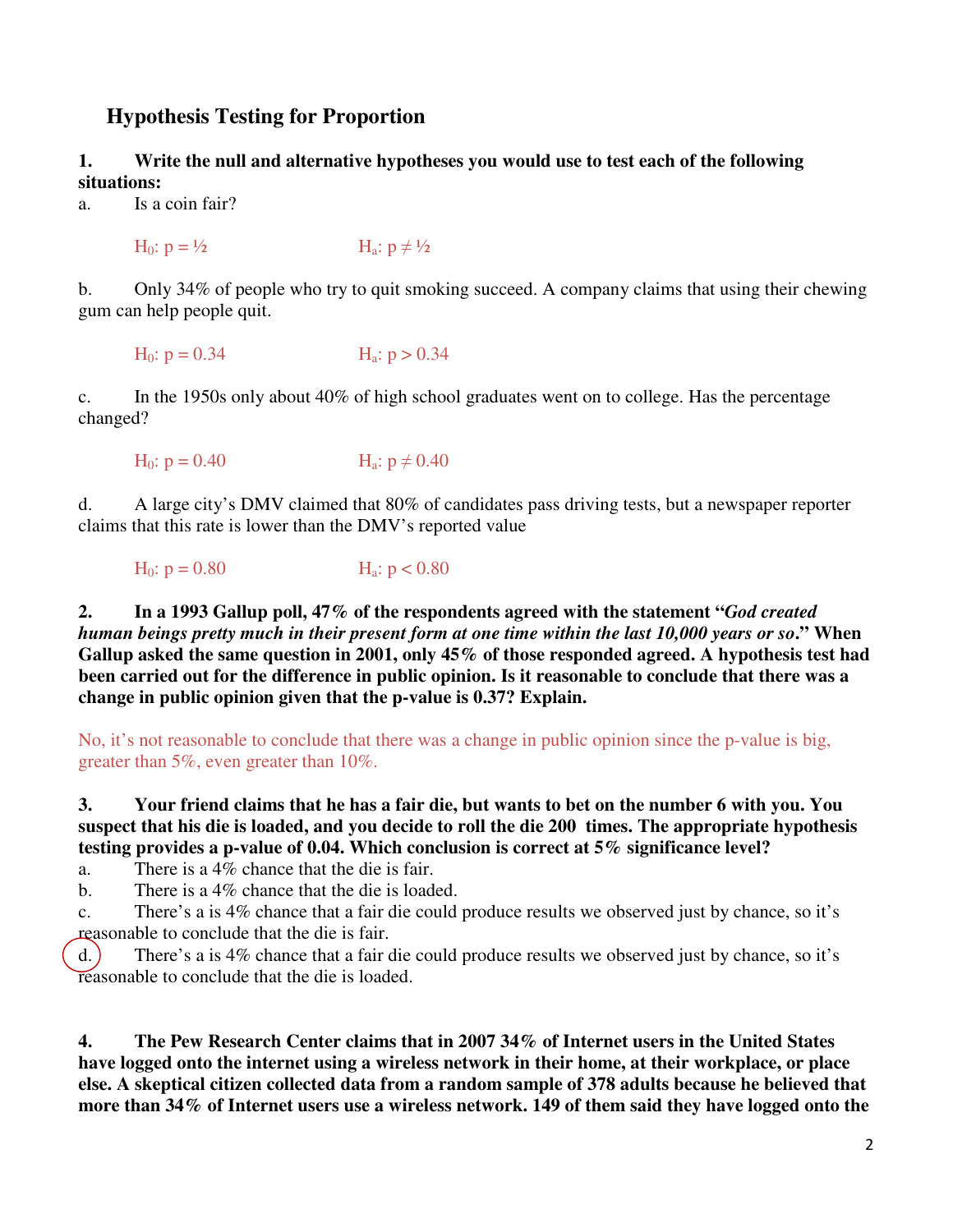**internet using a wireless network.** At  $\alpha = 10\%$ , is there enough evidence to reject the researcher's **claim?** (www.pewinternet.org)

We did this in class.

**5. The Pew Research Center also claims that 87% of Internet users who ever use maps or get driving directions do this online. A map publishing company believes that not that many use maps and driving directions online. In a random sample of 250 adults, 83% say they go online to get maps or driving directions. At** α **= 5%, is there enough evidence to reject the researcher's claim? At** α **= 10% level?** 

H<sub>0</sub>:  $p = 0.87$  H<sub>a</sub>:  $p < 0.87$ 

Conditions: SRS,  $n\hat{p} = 250(0.83) = 207.5 > 10$   $n(1-\hat{p}) = 250(1-0.83) = 42.5 > 10$ 

Test statistics and p-value: (Using STAT  $\rightarrow$  TESTS  $\rightarrow$  5: 1-PropZTest with p<sub>0</sub> = 0.87, x = 208, and n = 250. (x is  $250(0.83) = 207.5$  but round it up)

$$
z = -1.787
$$
 p-value = 0.037

Both at the 5% and 10% significance level we have enough evidence to reject the null hypothesis since the p-value is less than 5% (and less than 10%). That is, we can conclude that less than 87% of Internet users who ever use maps or get driving directions do this online.

6. **In the 1980s it was generally believed that congenital abnormalities affected about 5.2% of the nation's children. Some people believe that the increase in the number of chemicals in the environment has led to an increase in the incidence of abnormalities. A recent study examined 384 children and found that 28 of them showed signs of abnormality. At the 5% level, is this strong evidence that the risk has increased? At the 1% level?** 

H<sub>0</sub>: p = 0.052  
\n
$$
\hat{p} = \frac{28}{384} = 0.073
$$
  
\n
$$
\hat{p} = \frac{28}{384} = 0.073
$$
\nConditions: SRS,  $n\hat{p} = 384(0.073) = 28 > 10$ 

\n
$$
n(1 - \hat{p}) = 384(1 - 0.073) = 366 > 10
$$

Test statistics and p-value: (Using STAT  $\rightarrow$  TESTS  $\rightarrow$  5: 1-PropZTest with p<sub>0</sub> = 0.052, x = 28, and n = 384.

 $z = 1.846$  p-value = 0.0324

At the 5% significance level we have good (not strong) evidence to reject the null hypothesis since the pvalue is less than 5%. That is, we can conclude that more than 5.2% of the nation's children have congenital abnormalities.

At the 1% significance level we don't have enough evidence to reject the null hypotheses since the pvalue is greater than 1%. That is, we can't reject the claim that 5.2% of the nation's children have congenital abnormalities.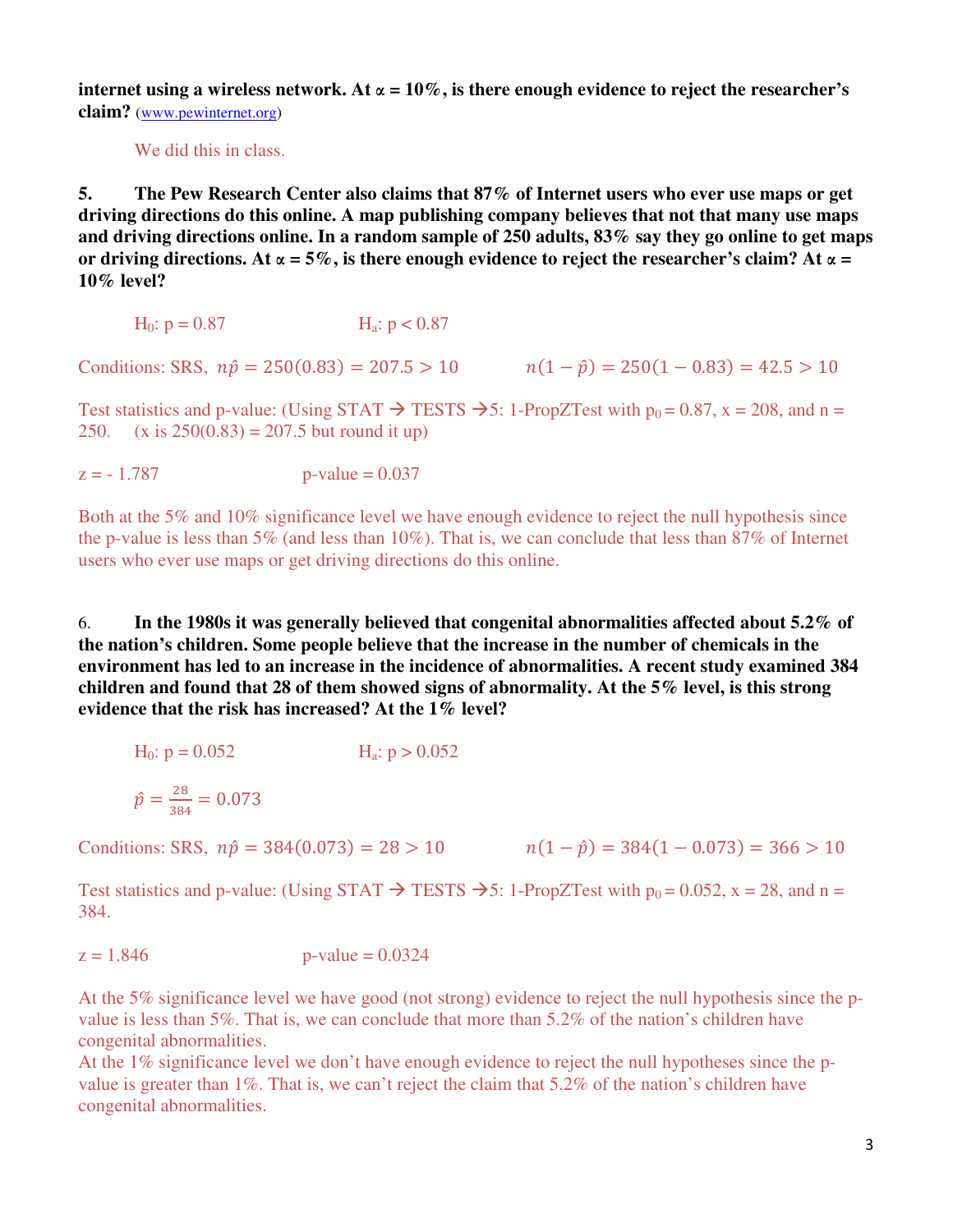**7. A research center estimates that 40% of U.S. adults eat breakfast every day. In a random sample of 300 U.S. adults, 135 say they eat breakfast every day. At the 10% level, is there enough evidence to reject the researcher's claim? At the 5% level?** 

H<sub>0</sub>:  $p = 0.40$  H<sub>a</sub>:  $p \neq 0.40$ 

$$
\hat{p} = \frac{135}{300} = 0.45
$$

Conditions: SRS,  $n\hat{p} = 300(0.45) = 135 > 10$   $n(1-\hat{p}) = 300(1-0.45) = 165 > 10$ 

Test statistics and p-value: (Using STAT  $\rightarrow$  TESTS  $\rightarrow$  5: 1-PropZTest with p<sub>0</sub> = 0.40, x = 135, and n = 300.

$$
z = 1.768
$$
 p-value = 0.077

At the 10% significance level we have enough evidence to reject the null hypothesis since the p-value is less than 10%. That is, we can conclude that the proportion of U.S. adults who eat breakfast every day is not 40%.

At the 5% level we don't have enough evidence to reject the null hypothesis since the p-value is greater than 5%. That is we cannot reject the claim that 40% of U.S. adults eat breakfast every day.

## **Hypothesis Testing for Mean**

**1. In 1960, census results indicated that the age at which American men first married had a mean of 23.3 years. It is widely suspected that young people today are waiting longer to get married. We plan to test our hypothesis by selecting a random sample of 20 men who married for the first time last year. The men in our sample married at an average age of 24.2 years, with standard deviation of 5.1 years. Find the errors in a student's attempt to test an appropriate hypothesis. How many mistakes can you find?** 



 $p$ -value = 0.2151

**Conclusion:** there is more than 21% chance that the mean age men first get married is 23.3. Thus, there is strong evidence that the average year men first get married has not increased since 1960.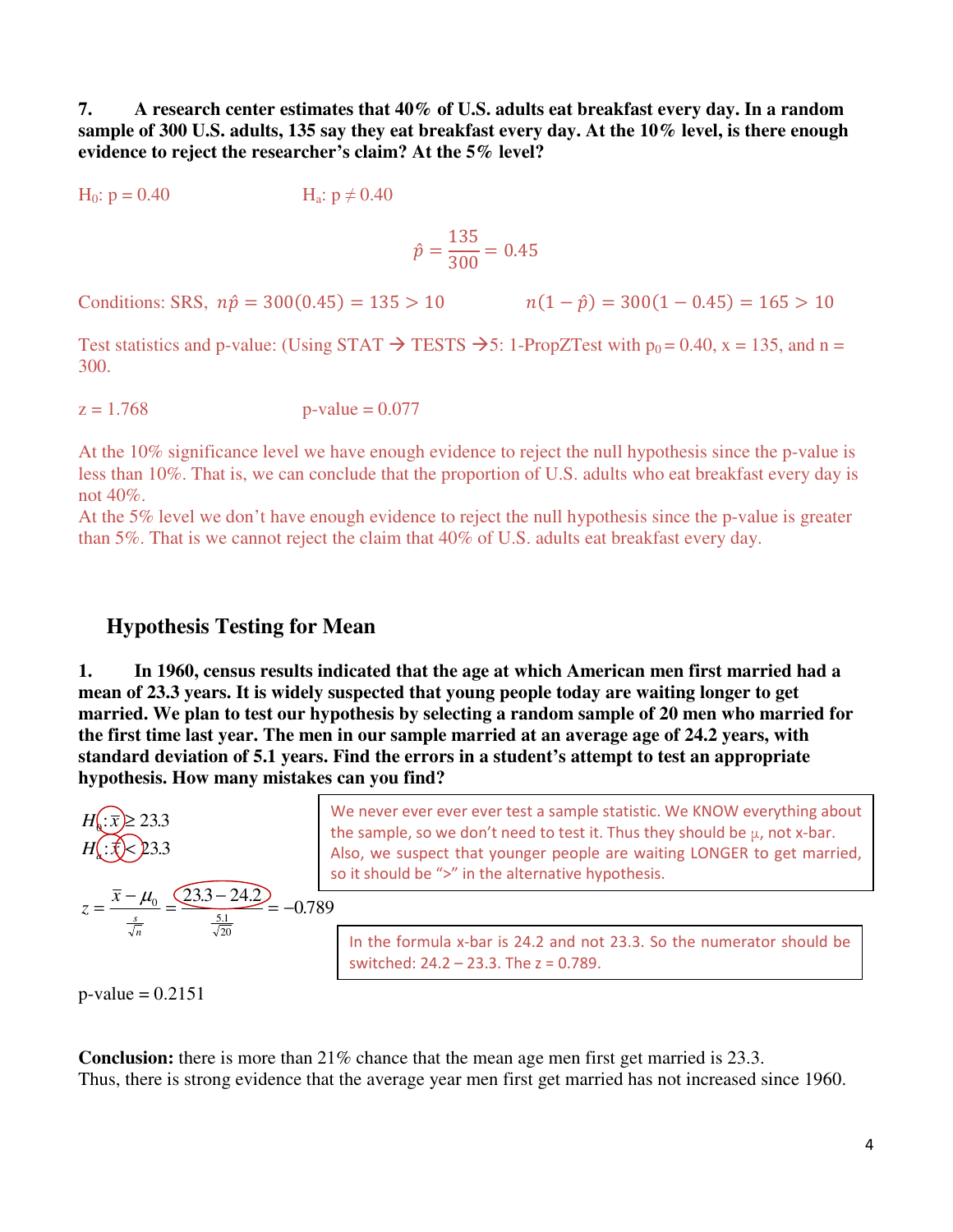The conclusion is incorrect. Since the p-value is larger (greater than even 10%) we don't have evidence to reject the null hypothesis. That is, we don't have evidence to reject the claim that the average age men get first married is 23.3 years.

**Did you know Santa once took a statistics class?** 

**He had trouble remembering which hypothesis should have the equal sign so he would keep repeating: the null hypothesis, the null hypothesis, the null hypothesis. In fact to this day you can hear him say Ho, Ho, Ho!** 

**2. Humerus bones from members of the same species of animal tend to have approximately the same length-to-width ratio, which are usually different from that of other species. When fossils of humerus bones are discovered, therefore, archeologists can often determine the species of animal by measuring the length-to-width ratios of the bones. Suppose that it is know that species A exhibits a mean ratio of 8.5, and suppose 41 fossils of humerus bones were unearthed at an archeological site in East Africa, where species A is believed to have lived, and the length-to-width ratios of the bones were calculated. The first three and the last three of them are shown below:** 

**10.73 8.89 9.07 . . . 9.17 12.00 9.38** 

**In order to decide whether the fossils found were indeed from species A, the archeologists want to test at the 5% level whether the population mean ratio for all bones of the species that lived at this site is 8.5 or differs from 8.5.** 

a. State the hypotheses.

#### Did this in class.

b. Use the Minitab output to test the claims. Use both outputs (T-Test of the Mean, and T Confidence Intervals) in your decision. Write your conclusions in context.

#### Did this in class.

### **T-Test of the Mean**

Test of  $mu = 8.500$  vs  $mu$  not =  $8.500$ 

| Variable N |  | Mean StDev SE-Mean   |             |
|------------|--|----------------------|-------------|
| RATIO      |  | 41 9.258 1.204 0.188 | 4.03 0.0002 |

## **T Confidence Intervals**

| Variable |    | Mean  | StDev SE Mean |                            | 95.0 % CI |
|----------|----|-------|---------------|----------------------------|-----------|
| RATIO    | 41 | 9.258 |               | 1,204 0.188 (8.878, 9.637) |           |

**3. Industrial pollution often makes water supplies acidic (pH < 7) or basic (pH >7). An industrial company claims that the mean pH level of the water in a nearby river is 7, so it is neutral. You, as an environmentalist, randomly select 19 water samples and measure the pH of each. The**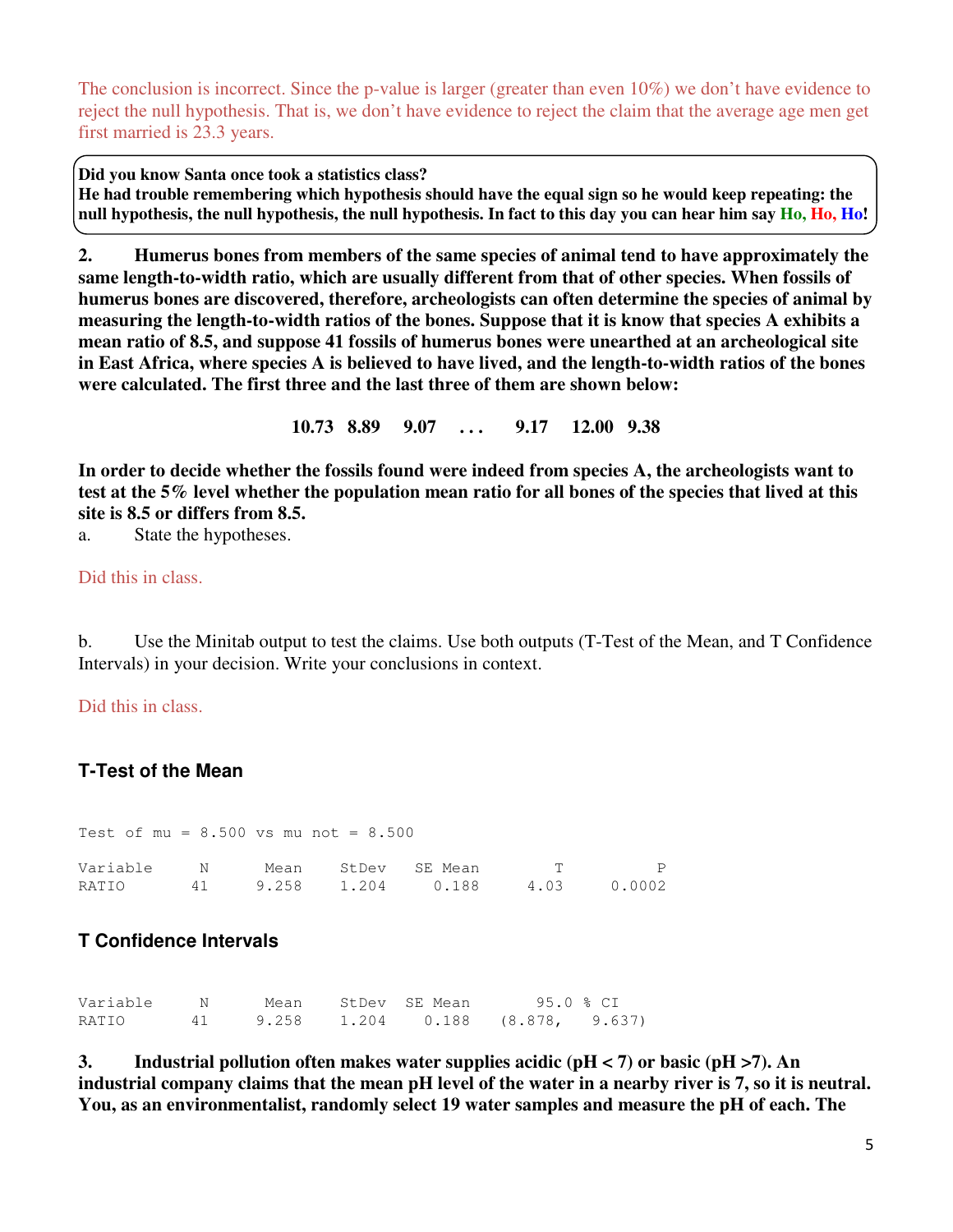#### **sample mean and standard deviation are 6.9 and 0.24, respectively. Assume the population of pH levels in all possible water samples is normally distributed.**

a. Is there enough evidence to reject the company's claim at the 5% significance level? At the  $10\%$ level?

H<sub>0</sub>:  $\mu = 7$  H<sub>a</sub>:  $\mu \neq 7$ 

Conditions: SRS, normal distribution

Test statistics and p-value: (Using STAT  $\rightarrow$  TESTS  $\rightarrow$  2: TTest (since sigma is unknown) with  $\mu_0 = 7$ , x $bar = 6.9$ ,  $Sx = 0.24$  and  $n = 19$ .

 $t = -1.82$  p-value = 0.086

At the 5% significance level we do not have enough evidence to reject the null hypothesis since the pvalue is greater than 5%. That is, we cannot reject the claim that the pH level of the water in the nearby river is 7.

At the 10% significance level we have enough evidence to reject the null hypotheses since the p-value is less than 10%. That is, we can conclude that the pH level of the water in the nearby river is not 7.

b. Can you reach the same conclusion using the appropriate confidence interval for the mean pH level?

Yes, because it's a two sided test (we have a "≠" in the alternative hypothesis). Using STAT  $\rightarrow$  TESTS  $\rightarrow$  8: TInterval, the 95% CI is (6.7843, 7.0157). Since the claimed value, 7, is in the confidence interval, we can't reject the claim at the 5% level.

(the confidence level and the significance level must add up to  $100\%$ , so that's why I said "at the 5% level").

The 90% is (6.8045, 6.9955). Since the claimed value, 7, is not in the CI, we can reject the null hypothesis at the 10% level.

Same conclusion as in part a.

**4. A manufacturer claims in their TV advertisement that a new design for a portable phone has increased the range to 150 feet, allowing customers to use the phone throughout their homes and yards. A consumer protection agency believes that it's a false advertisement, suspecting that the range is less than 150 feet. They ask an independent testing laboratory to test the manufacturer's claim, and find that a random sample of 44 of these phones worked over an average distance of 142 feet, with a standard deviation of 12 feet.** 

a. Is there enough evidence to say that the manufacturer's claim is false?

H<sub>0</sub>:  $\mu = 150$  H<sub>a</sub>:  $\mu < 150$ 

Conditions: SRS,  $n > 30$ 

Test statistics and p-value: (Using STAT  $\rightarrow$  TESTS  $\rightarrow$  2: TTest (since sigma is unknown) with  $\mu_0 = 150$ ,  $x-bar = 142$ ,  $Sx = 12$  and  $n = 44$ .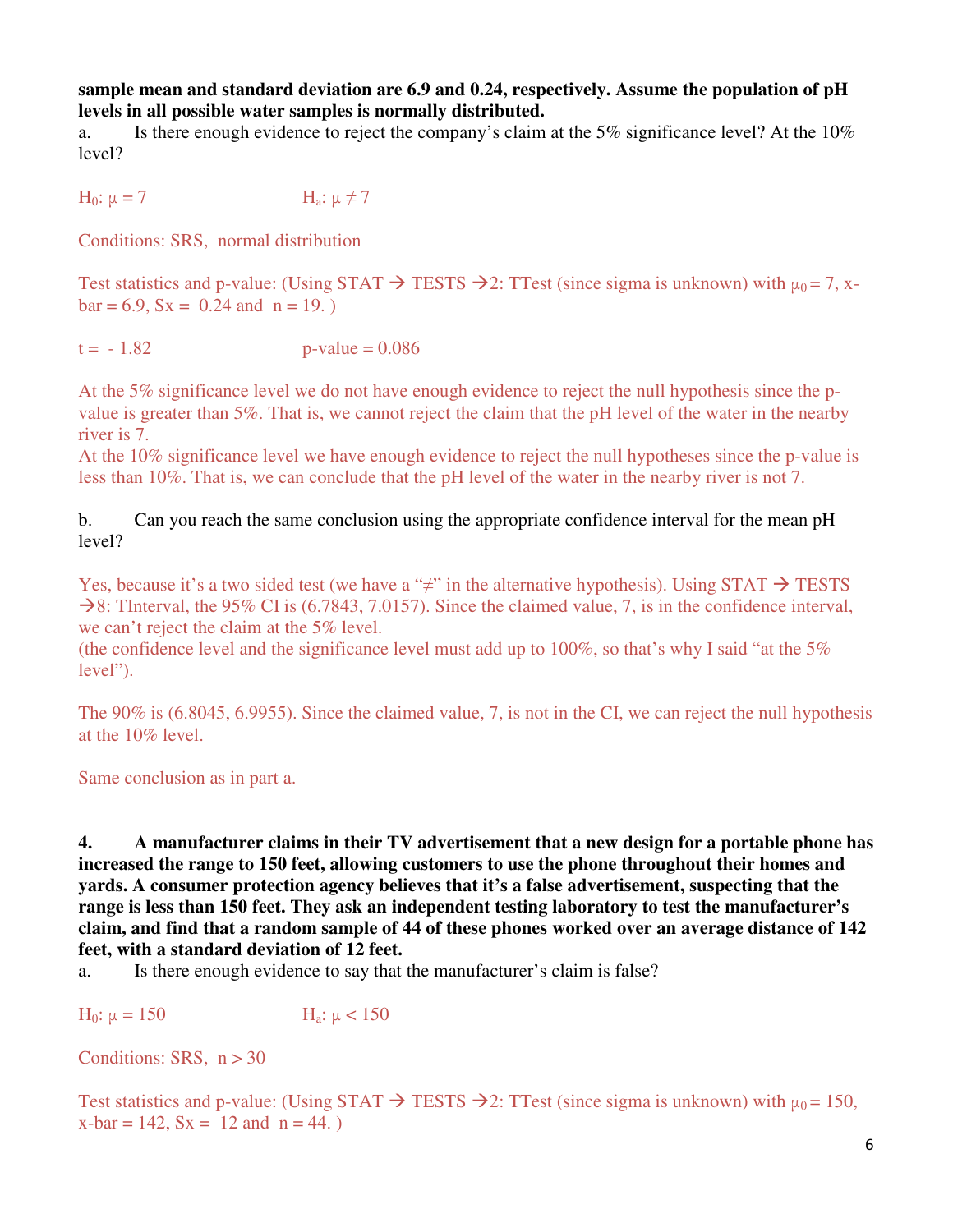$t = -4.422$  p-value =  $3.27 \times 10^{-5} = 0.0000327$ 

Since the p-value is very small, we have strong evidence to say that the manufacturer's claim is false. We can reject their claim that the mean range is 150 feet and conclude that it's less than 150 feet.

#### b. Can you use a confidence interval to test the claim?

No, not here since the test is a one-sided test. (We have "<" in the alternative hypothesis). We can only use a confidence interval to test a claim for two-sided tests.

# **Hypothesis Testing for a Population Mean or Population Proportion**

1. A battery manufacturer advertises that the mean reserve capacity of a certain battery is 1500 hours. You suspect that the batteries' reserve time is less than the advertised value. To test this claim, you randomly select a sample of 50 batteries and find the mean reserve capacity to be 1424 hours. Assume that the population standard deviation is 320 hours. At  $\alpha = 5\%$ , do you have enough evidence to support the manufacturer's claim? At the 1% level? Can you test the claim using an appropriate CI? Explain. If your answer is yes, test the claim that way, too.

We did this in class.

2. The diameter of a spindle in a small motor is supposed to be 5 mm. If the spindle is either too small or too large, the motor will not perform properly. The manufacturer measures the diameter in a sample of 60 motors to determine whether the mean diameter has moved away from the target. They found the mean diameter of the sample to be 4.951 mm. Form past studies it is known that the population standard deviation is 0.2 mm. At  $\alpha = 5\%$ , do you have enough evidence to conclude that the mean diameter is not 5mm? At the 10% level?

H<sub>0</sub>:  $\mu = 5$  mm H<sub>a</sub>:  $\mu \neq 5$  mm

Conditions: SRS,  $n > 30$ 

Test statistics and p-value: (Using STAT  $\rightarrow$  TESTS  $\rightarrow$  1: ZTest (since sigma is known) with  $\mu_0 = 5$ , xbar = 4.951,  $\sigma$  = 0.2 and n = 60.)

 $z = -1.898$  p-value = 0.0578

At the 5% significance level we do not have enough evidence to reject the null hypothesis, although the p-value is very close to 5%. We can't reject the claim that the mean diameter of the spindles is 5 mm.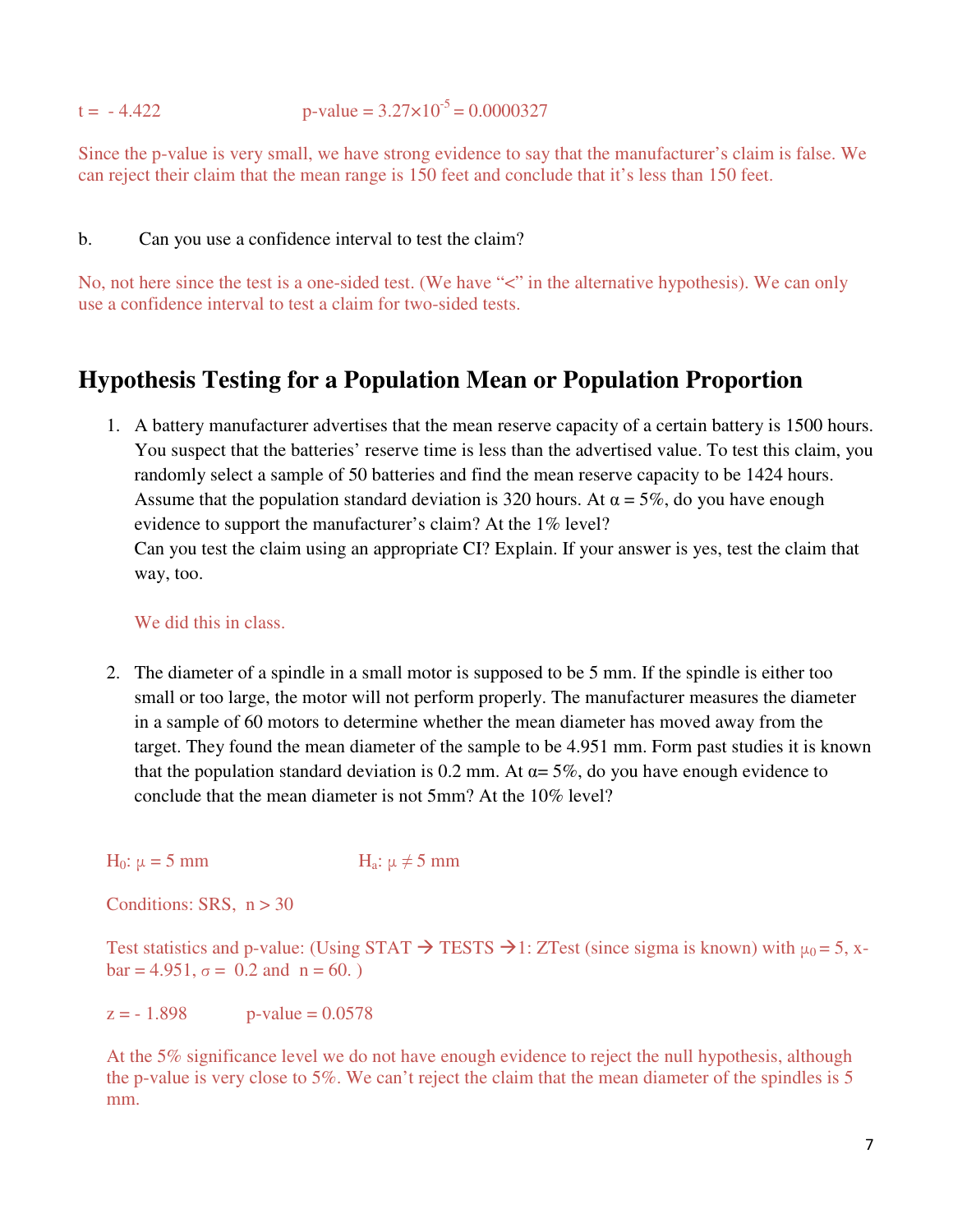At the 10% significance level we have enough evidence to reject the null hypothesis. That is, we can reject the claim that the mean diameter of the spindles is 5mm, and conclude that it's not 5 mm.

Can you test the claim using an appropriate CI? Explain. If your answer is yes, test the claim that way, too.

Yes, we can since we have a two-sided test  $(\mathcal{L}^{\mathcal{P}})$  in the alternative hypothesis.)

Using  $STAT \rightarrow TESTS \rightarrow 7$ : ZInterval is (4.9004, 5.0016). Since the claimed value, 5, is inside the CI (barely, though) we cannot reject it. Same conclusion we had at the 5% significance level above.

The 90% CI is (4.9085, 4.9935). Since the claimed value, 5, is NOT inside the CI, we can reject it. Same conclusion we had at the 10% significance level above.

3. The number of years it took a random sample of 33 former smokers to quit permanently it listed. We know that the population standard deviation is 1.5 years. A health agency claims that the mean time it takes smokers to quit smoking permanently is 6 years. You think it's more than that. At  $\alpha$ = 5%, is there enough evidence to reject the health agency's claim? At the 1% level? Can you test the claim using an appropriate CI? Explain. If your answer is yes, test the claim that way, too.

|  | 10.7 3.2 12.6 9.0 8.7 9.2 0.7 3.0 2.3 8.2 12.8 |  |  |  |  |
|--|------------------------------------------------|--|--|--|--|
|  | 9.8 3.3 1.8 0.8 1.0 2.5 8.1 20.7 12.5 9.9 2.9  |  |  |  |  |
|  | 7.1 8.3 5.2 7.0 7.8 0.1 3.5 10.5 4.2 1.1 6.1   |  |  |  |  |

H<sub>0</sub>:  $\mu = 6$  years H<sub>a</sub>:  $\mu > 6$  years

Conditions: SRS,  $n > 30$ 

Test statistics and p-value:

First you enter all these numbers into one of the lists in your calculator:  $STAT \rightarrow EDIT \rightarrow 1:Edit...$ Let's say you enter all of these numbers into L1.

Then use  $STAT \rightarrow TESTS \rightarrow 1$ : ZTest (since sigma is known) and highlight **Data** and enter  $\mu_0 = 6$ ,  $\sigma = 1.5$ , List: L1, Freq: 1.

 $z = 1.9264$  p-value = 0.027

At the 5% significance level we have enough evidence to reject the null hypothesis since the p-value is less than 5%. We can reject the claim that the mean time it takes smokers to quit is 6 years, and we can conclude that it's more than 6 years.

At the 1% significance level we have do not have enough evidence to reject the null hypothesis. That is, we cannot reject the claim that the mean time it takes smokers to quit is 6 years.

We can't use a CI to test the claim because this is not a two-sided test.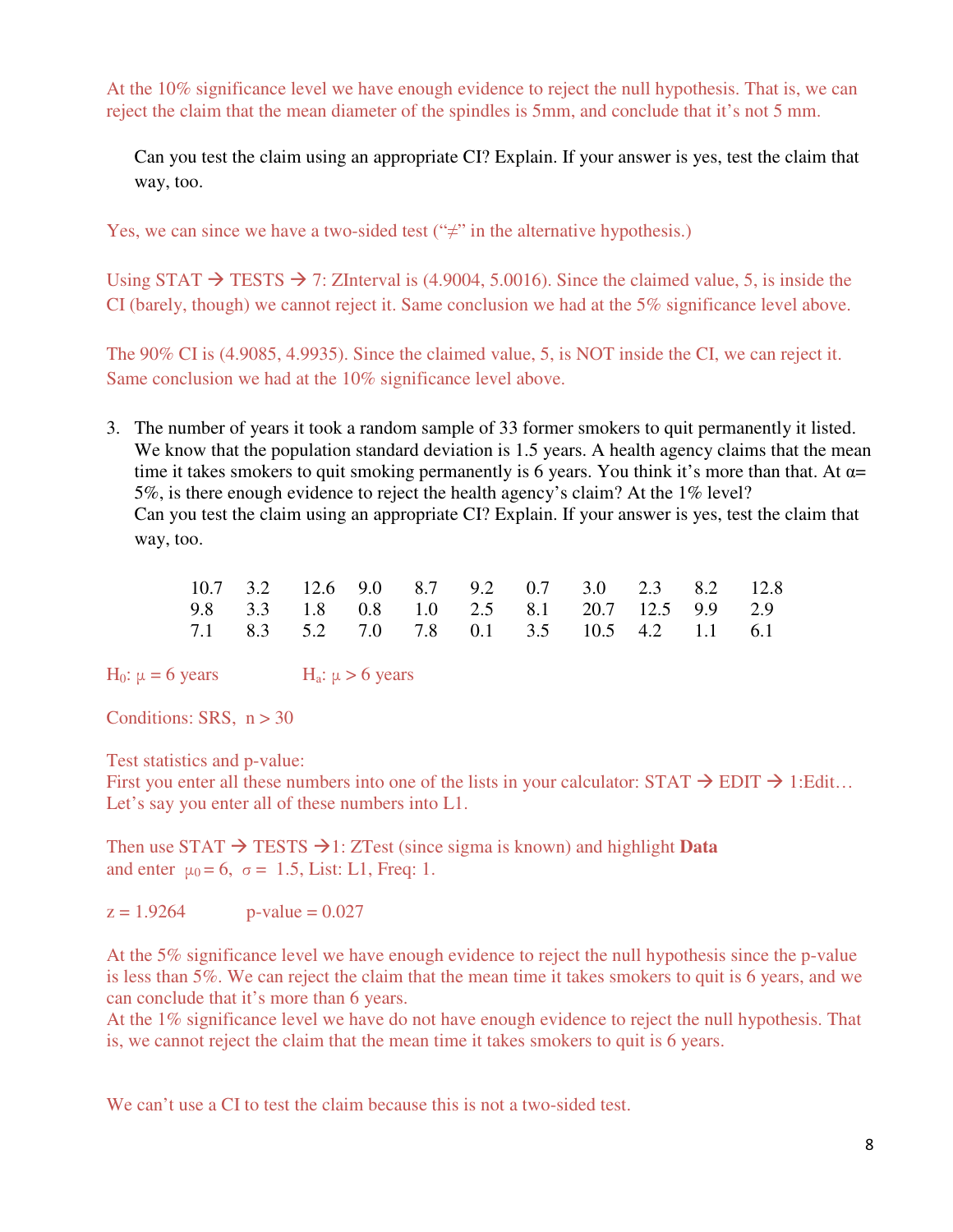4. An industrial company claims that the mean pH level of the water in a nearby river is 6.8. You randomly select 19 water samples and measure the pH level of each. The sample mean and standard deviation are 6.7 and 0.24 respectively. Is there enough evidence to reject the company's claim at  $\alpha$ = 0.05? Assume that the population is normally distributed. Is your conclusion the same at  $\alpha$ = 0.10 level?

Can you test the claim using an appropriate CI? Explain. If your answer is yes, test the claim that way, too.

H<sub>0</sub>:  $\mu = 6.8$  H<sub>a</sub>:  $\mu \neq 6.8$ 

Conditions: SRS, normal distribution

Test statistics and p-value: (Using STAT  $\rightarrow$  TESTS  $\rightarrow$  2: TTest (since sigma is unknown) with  $\mu_0$  = 6.8, x-bar = 6.7,  $Sx = 0.24$  and  $n = 19$ .

 $t = -1.82$  p-value = 0.086

At the 5% significance level we do not have enough evidence to reject the null hypothesis since the pvalue is greater than 5%. That is, we cannot reject the claim that the pH level of the water in the nearby river is 6.8.

At the 10% significance level we have enough evidence to reject the null hypotheses since the p-value is less than 10%. That is, we can conclude that the pH level of the water in the nearby river is not 6.8.

Yes, we can use a CI to test the claim because it's a two sided test (we have a " $\neq$ " in the alternative hypothesis). Using STAT  $\rightarrow$  TESTS  $\rightarrow$  8: TInterval the 95% CI is (6.5843, 6.8157). Since the claimed value, 6.8, is in the confidence interval, we can't reject the claim at the 5% level.

The 90% is (6.6045, 6.7955). Since the claimed value, 6.8, is not in the CI, we can reject the null hypothesis at the 10% level.

Same conclusion as above.

5. You receive a brochure from a large university. The brochure indicates that the mean class size for full-time faculty is 32 students. When you visit the classes at the university, you have a feeling that the class sizes are more than 32. You want to test the universities claim, so you randomly select 18 classes taught by full-time faculty and determine the class size of each. The results are listed below. At  $\alpha$ = 0.01 level, can you support the university's claim? How about at  $\alpha$ = 0.05 level? Assume that the population is normally distributed. Can you test the claim using an appropriate CI? Explain. If your answer is yes, test the claim that

way, too.

44 34 29 33 35 40 26 37 29 34 30 36 38 34 27 30 28 25

H<sub>0</sub>:  $\mu = 32$  H<sub>a</sub>:  $\mu > 32$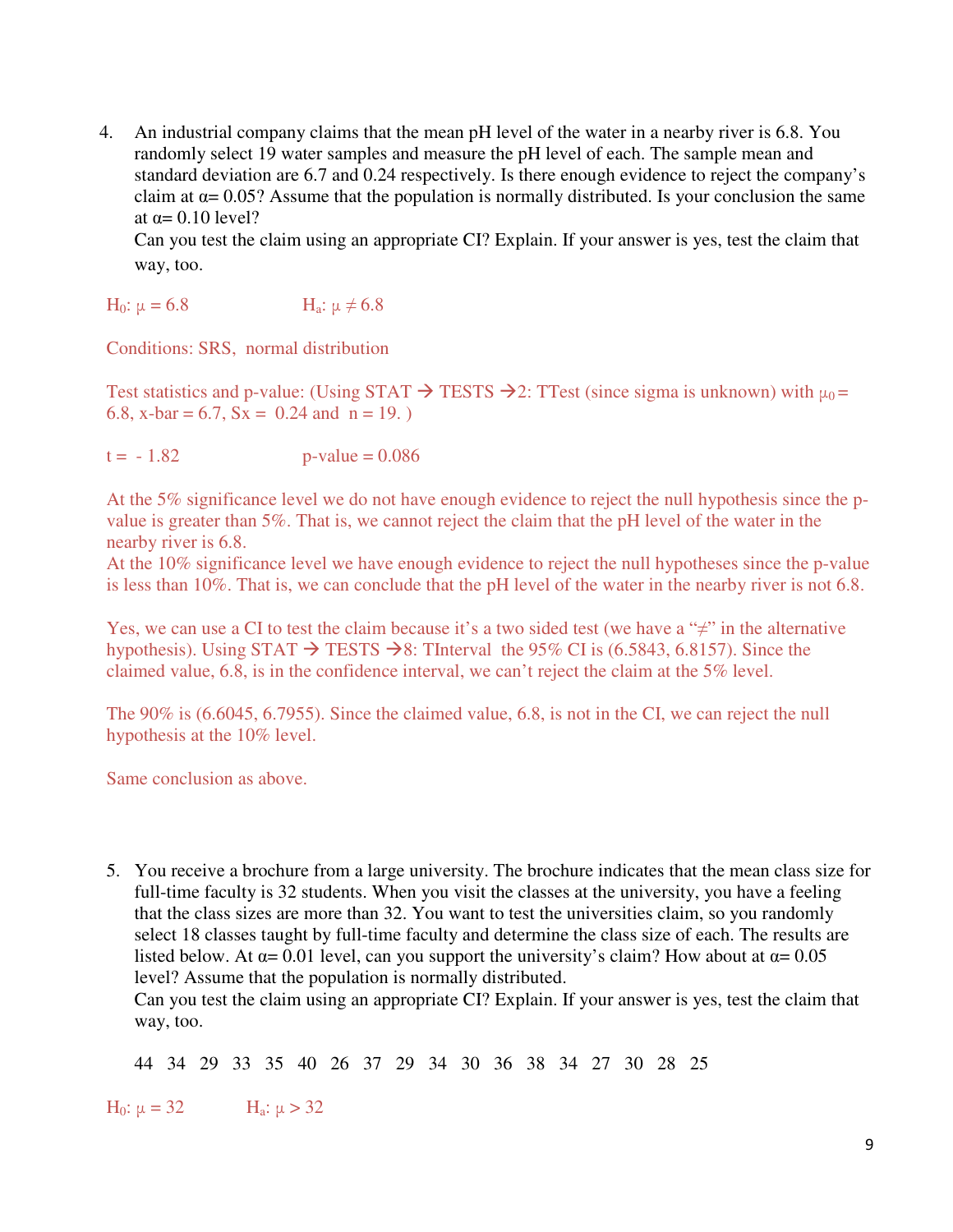#### Conditions: SRS, normal distribution

Test statistics and p-value:

First you enter all these numbers into one of the lists in your calculator:  $STAT \rightarrow EDIT \rightarrow 1:Edit...$ Let's say you enter all of these numbers into L2.

Then use  $STAT \rightarrow TESTS \rightarrow 1$ : TTest (since sigma is unknown) and highlight **Data** and enter  $\mu_0 = 32$ , List: L2, Freq: 1.

 $t = 0.596$  p-value = 0.28

Both at the 1% and 5% significance level we do not have enough evidence to reject the null hypothesis since the p-value is greater than 5%. That is, we cannot reject the claim that the mean class size at that university is 32. This test supports the university's claim.

We can't use a CI to test the claim because this is not a two-sided test.

6. The manufacturer of a certain energy bar advertises that their energy bar contains 14 g of protein. You work for a nutritional health agency and are asked to test this claim because many consumers believe that the protein level is lower. You find that a random sample of 60 energy bars have mean protein level of 13.82 g and standard deviation 1.6 g. At the 10% level, do you have enough evidence to reject the manufacturer's claim?

H<sub>0</sub>: μ = 14 g H<sub>a</sub>: μ < 14g

Conditions: SRS,  $n > 30$ 

Test statistics and p-value: (Using STAT  $\rightarrow$  TESTS  $\rightarrow$  2: TTest (since sigma is unknown) with  $\mu_0$  = 14, x-bar = 13.82,  $Sx = 1.6$  and  $n = 60$ .)

 $t = -0.871$  p-value = 0.194

At the 10% significance level we do not have enough evidence to reject the null hypotheses since the p-value is greater than 10%. That is, we cannot reject the manufacturer's claim that the mean protein level in their energy bar is 14g.

Can you test the claim using an appropriate CI? Explain. If your answer is yes, test the claim that way, too.

We can't use a CI to test the claim because this is not a two-sided test.

7. Employees in a large accounting firm claim that the mean salary of the firm's accountants is less than that of its competitor's which is \$45,000. A random sample of 35 of the firm's accountants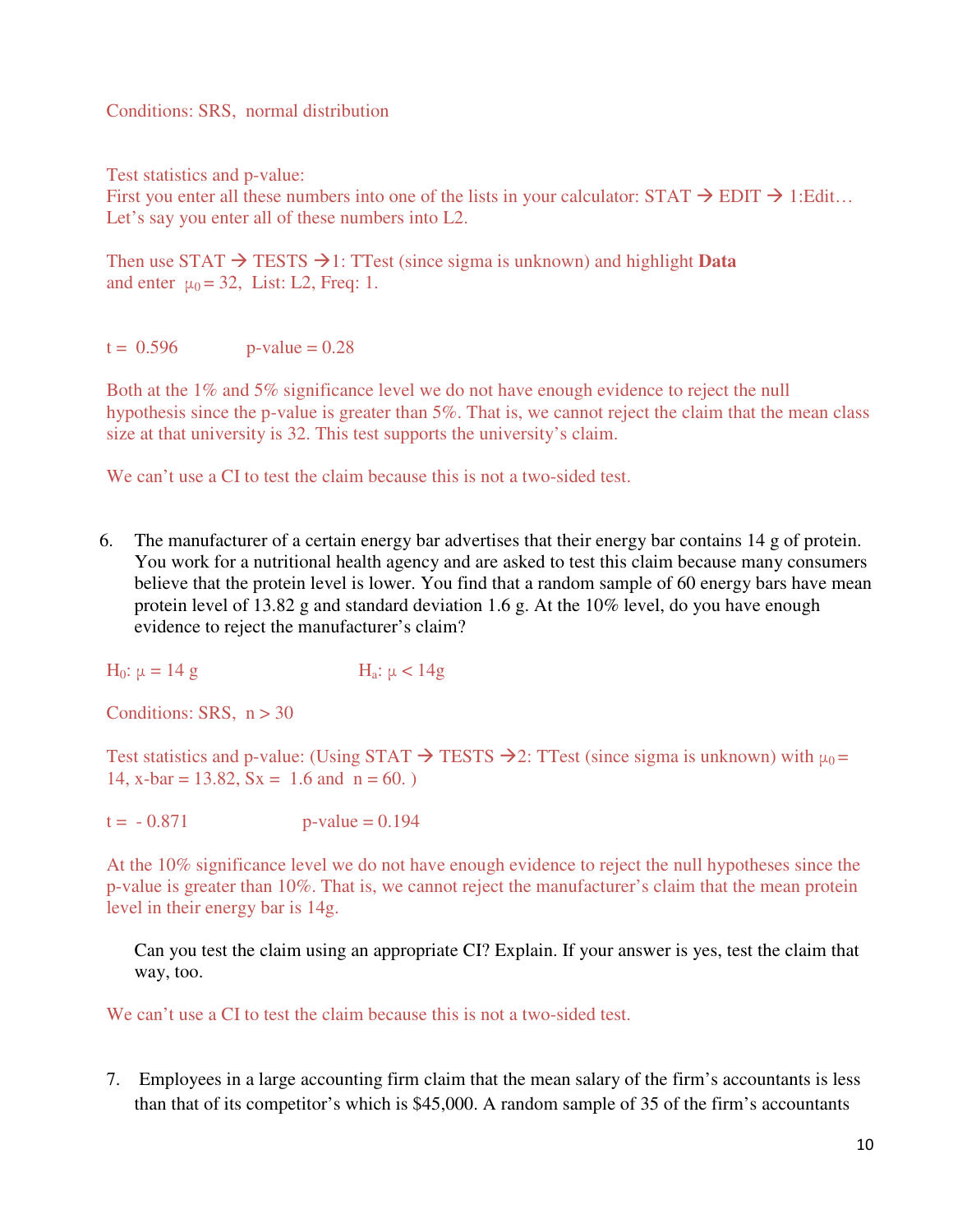has a mean salary of \$43,500. Assume that the population standard deviation is \$5200. At  $\alpha = 5\%$ , test the employees claim. Do you have the same conclusion at the 1% level?

H<sub>0</sub>:  $\mu = \$45,000$  H<sub>a</sub>:  $\mu < \$45,000$ 

Conditions: SRS,  $n > 30$ 

Test statistics and p-value: (Using STAT  $\rightarrow$  TESTS  $\rightarrow$  1: ZTest (since sigma is known) with  $\mu_0$  = 45000,  $\sigma = 5200$ ,  $x$ -bar = 43500, and  $n = 35$ .

 $z = -1.7$  p-value = 0.044

At the 5% significance level we have enough evidence to reject the null hypothesis since the p-value is less than 5%. That is, we can reject the large accounting firm's claim that the mean salary of the firm's accountants is \$45,000. We can conclude that the mean salary is less than \$45,000. At the 1% level we do not have enough evidence to reject the null hypothesis since the p-value is greater than 1%. Thus, at the 1% level, we can't reject the claim that the mean salary is \$45,000.

8. In Illinois, a random sample of 85 eighth grade students has a mean score of 265 on a national mathematics assessment test. This test result prompts a state school administrator to declare that the mean score for the state's eighth graders on the examination is more than the national average, 260. Assume that  $\sigma = 35$ . At  $\alpha = 5\%$ , is there enough evidence to support the administrator's claim? Do you have the same conclusion at the 1% level? At the 10% level?

H<sub>0</sub>:  $\mu = 260$  H<sub>a</sub>:  $\mu > 260$ 

Conditions: SRS,  $n > 30$ 

Test statistics and p-value: (Using STAT  $\rightarrow$  TESTS  $\rightarrow$  1: ZTest (since sigma is known) with  $\mu_0 = 260$ ,  $\sigma = 35$ , x-bar = 265, and n = 85.)

 $z = 1.371$  p-value = 0.094

Both at the 5% and 1% significance level we do not have enough evidence to reject the null hypothesis since the p-value is greater than 5%. And 1% That is, we cannot reject the claim that the mean score on the national assessment test is 260.

At the 10% level we do have some evidence (not strong) to reject the null hypothesis since the p-value is less than 10%. Thus, at the 10% level, we can reject the claim that the mean score on the national mathematics assessment test is 260, and can conclude that it is more than 260.

9. A coffee shop claims that its fresh-brewed drinks have a mean caffeine content of 80 milligrams per 5 ounces. You work for a city health agency and are asked to test this claim. You find that in a random sample of 42 five-ounce servings has a mean caffeine content of 83 milligrams per 5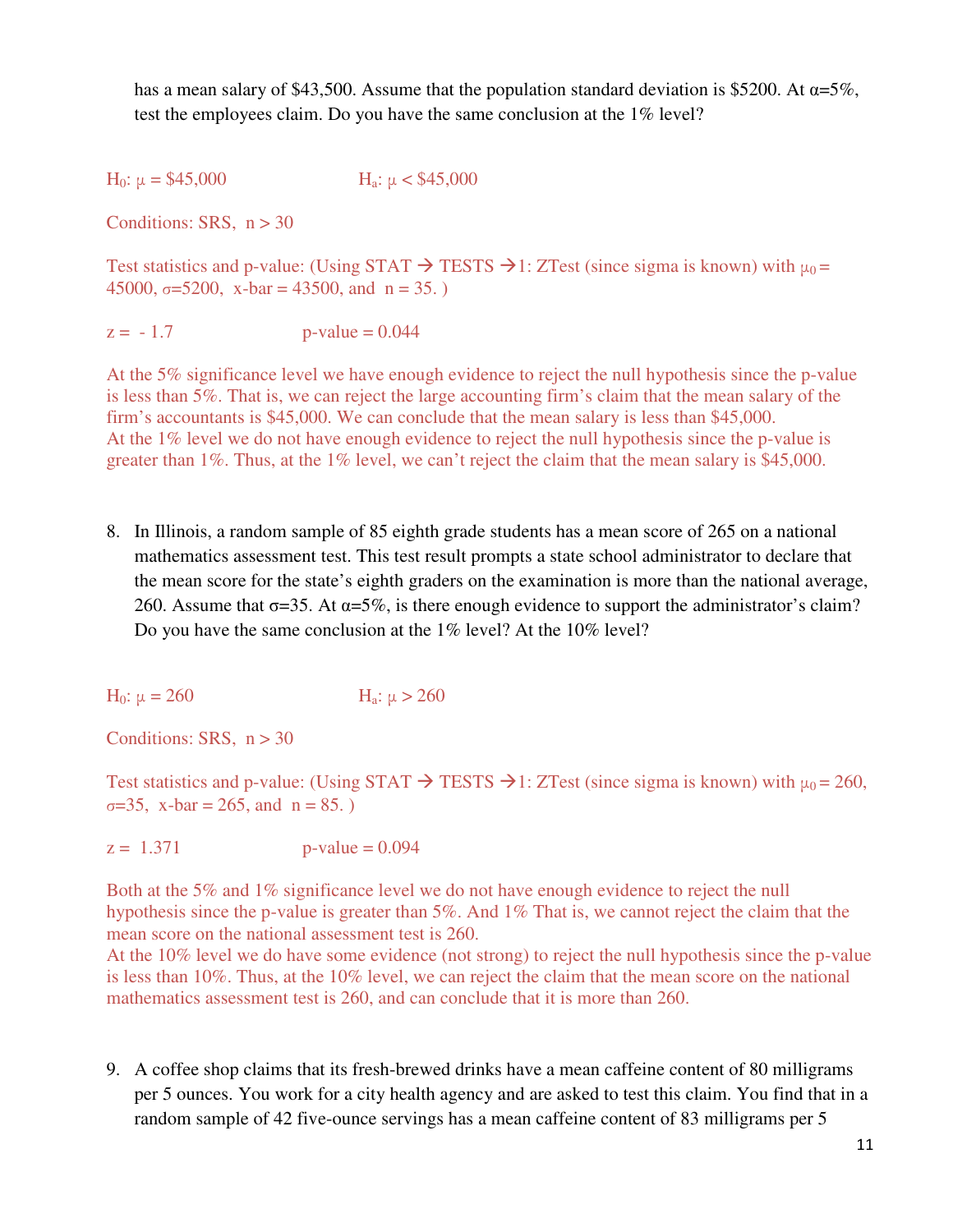ounces. Assume that  $σ=11$  milligrams. At  $α=5\%$ , is there enough evidence to reject the shop's claim? Do you have the same conclusion at the 1% level? At the 10% level? Show that you can reach the same conclusion using confidence intervals.

H<sub>0</sub>:  $\mu = 80$  H<sub>a</sub>:  $\mu \neq 80$ 

Conditions: SRS,  $n > 30$ 

Test statistics and p-value: (Using STAT  $\rightarrow$  TESTS  $\rightarrow$  1: ZTest (since sigma is known) with  $\mu_0 = 80$ ,  $\sigma = 11$  x-bar = 83, and n = 42.)

$$
z = 1.77
$$
 p-value = 0.077

Both at the 5% and 1% significance level we have do not have enough evidence to reject the null hypothesis since the p-value is greater than 5% and 1%. That is, we cannot reject the coffee shop's claim that the mean caffeine content in their fresh-brewed coffee is 80 milligrams per 5 oz. At the 10% level we have enough evidence to reject the null hypothesis since the p-value is less than 10%. Thus, at the 10% level, we can reject the coffee shop's claim, and conclude that the mean caffeine content in their fresh-brewed coffee is not 80 milligrams per 5 oz, but we don't have strong evidence against their claim, just some evidence.

We can test the claim using CIs since it's a two-sided test we have a " $\neq$ " in the alternative hypothesis). Using STAT  $\rightarrow$  TESTS  $\rightarrow$  7: ZInterval the 95% CI is (79.673, 86.327). Since the claimed value, 80, is in the confidence interval, we can't reject the claim at the 5% level. The 99% confidence interval is (78.628,87.372). Since the claimed value, 80, is inside the CI, we can't reject the coffee shop's claim at the 1% level.

The 90% is (80.208, 85.792). Since the claimed value, 80, is not in the CI, we can reject the null hypothesis at the 10% level.

Same conclusions as above.

10. A researcher claims that 15% of adults in the U.S. are allergic to a trees, weeds, flowers, and grasses. You think that more than 15% are allergic to these. In a random sample of 86 adults, 17 say they have such an allergy. Test the researcher's claim at  $\alpha = 5\%$  level. Can you reach the same conclusion using the appropriate confidence interval?

$$
H_0
$$
: p = 0.15  $H_a$ : p > 0.15

$$
\hat{p} = \frac{17}{86} = 0.198
$$

Conditions: SRS,  $n\hat{p} = 86(0.198) = 17 > 10$   $n(1-\hat{p}) = 86(1-0.198) = 69 > 10$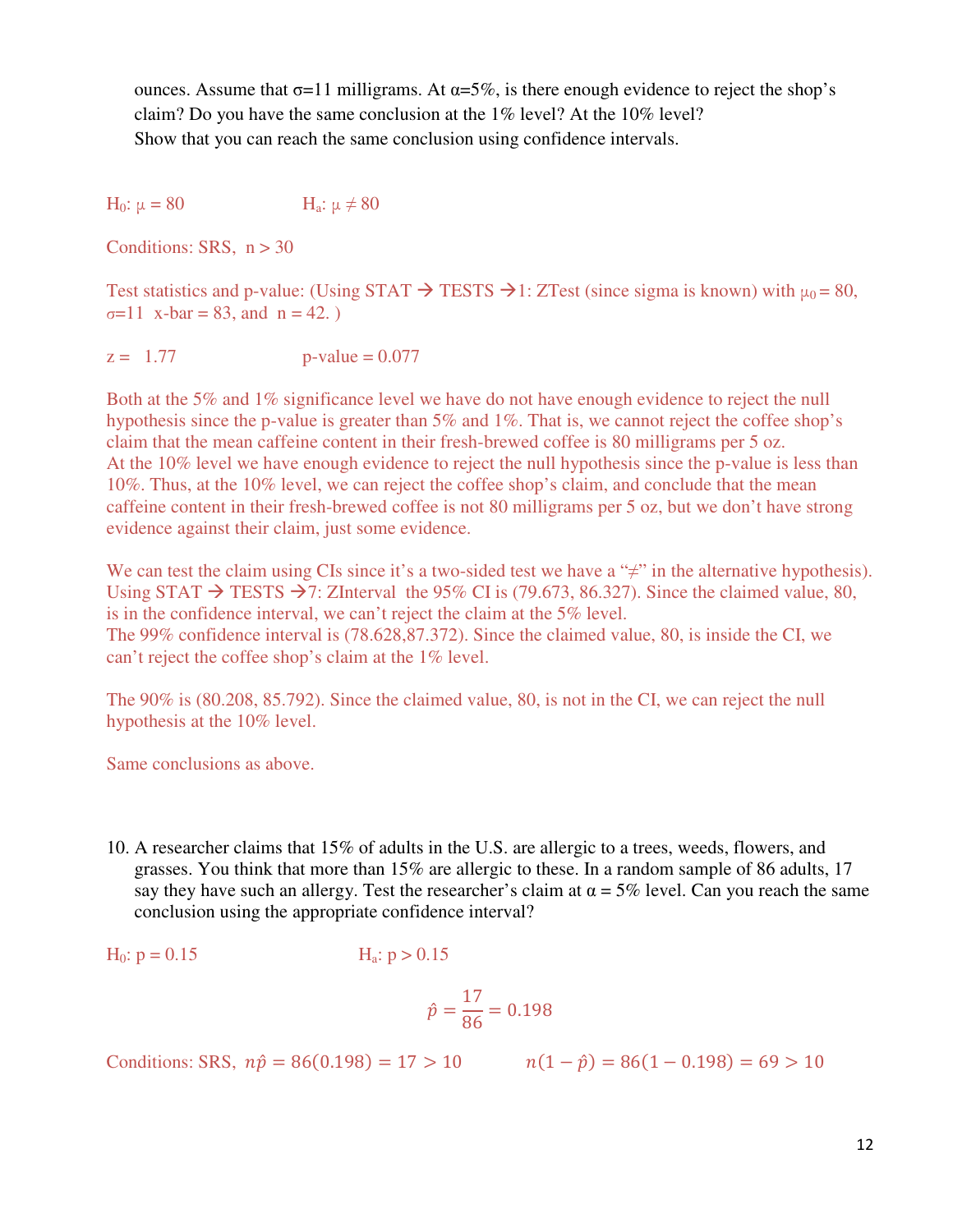Test statistics and p-value: (Using STAT  $\rightarrow$  TESTS  $\rightarrow$  5: 1-PropZTest with p<sub>0</sub> = 0.15, x = 17, and n = 86.

$$
z = 1.238
$$
 p-value = 0.108

At the 5% level we don't have enough evidence to reject the null hypothesis since the p-value is greater than 5%. That is we cannot reject the claim that 15 % of adults in the U.S. are allergic to a trees, weeds, flowers, and grasses.

We can't use a CI to test the claim because this is not a two-sided test.

11. The Pew Research Center claims that 55% of U.S. adults regularly watch a network news broadcast. You think that they overestimate this proportion, so you ask a random sample of 425 adults in the United States whether they regularly watch a network news broadcast. Of the 425 adults, 215 responded yes. At the 5% significance level, is there enough evidence to support the claim? How about at the 1% significance level?

$$
H_0
$$
: p = 0.55  $H_a$ : p < 0.55

$$
\hat{p} = \frac{215}{425} = 0.506
$$

Conditions: SRS,  $n\hat{p} = 425(0.506) = 215 > 10$   $n(1-\hat{p}) = 425(1-0.506) =$  $210 > 10$ 

Test statistics and p-value: (Using STAT  $\rightarrow$  TESTS  $\rightarrow$  5: 1-PropZTest with p<sub>0</sub> = 0.55, x = 215, and n = 425.

$$
z = -1.83
$$
 p-value = 0.034

At the 5% level we have enough evidence to reject the null hypothesis since the p-value is less than 5%. That is we can reject the claim that 55% of U.S. adults regularly watch a network news broadcast and conclude that less than 55% watch those.

At the 1% level we don't have enough evidence to reject the null hypothesis since the p-value is greater than 1%. That is we cannot reject the claim that 55 % of adults in the U.S. watch a network news broadcast regularly.

12. An environmentalist claims that 58% of British consumers want supermarkets to stop selling genetically modified foods. You want to test this claim. You find that in a random sample of 100 British consumers, 61% say that they want supermarkets stop selling genetically modified foods. At the 10% significance level, can you support the environmentalist's claim.

H<sub>0</sub>: p = 0.58  
\nH<sub>a</sub>: p 
$$
\neq
$$
 0.58  
\n $\hat{p} = 61\% = 0.61$   
\nConditions: SRS,  $n\hat{p} = 100(0.61) = 61 > 10$   
\n $n(1 - \hat{p}) = 100(1 - 0.61) = 39 > 10$